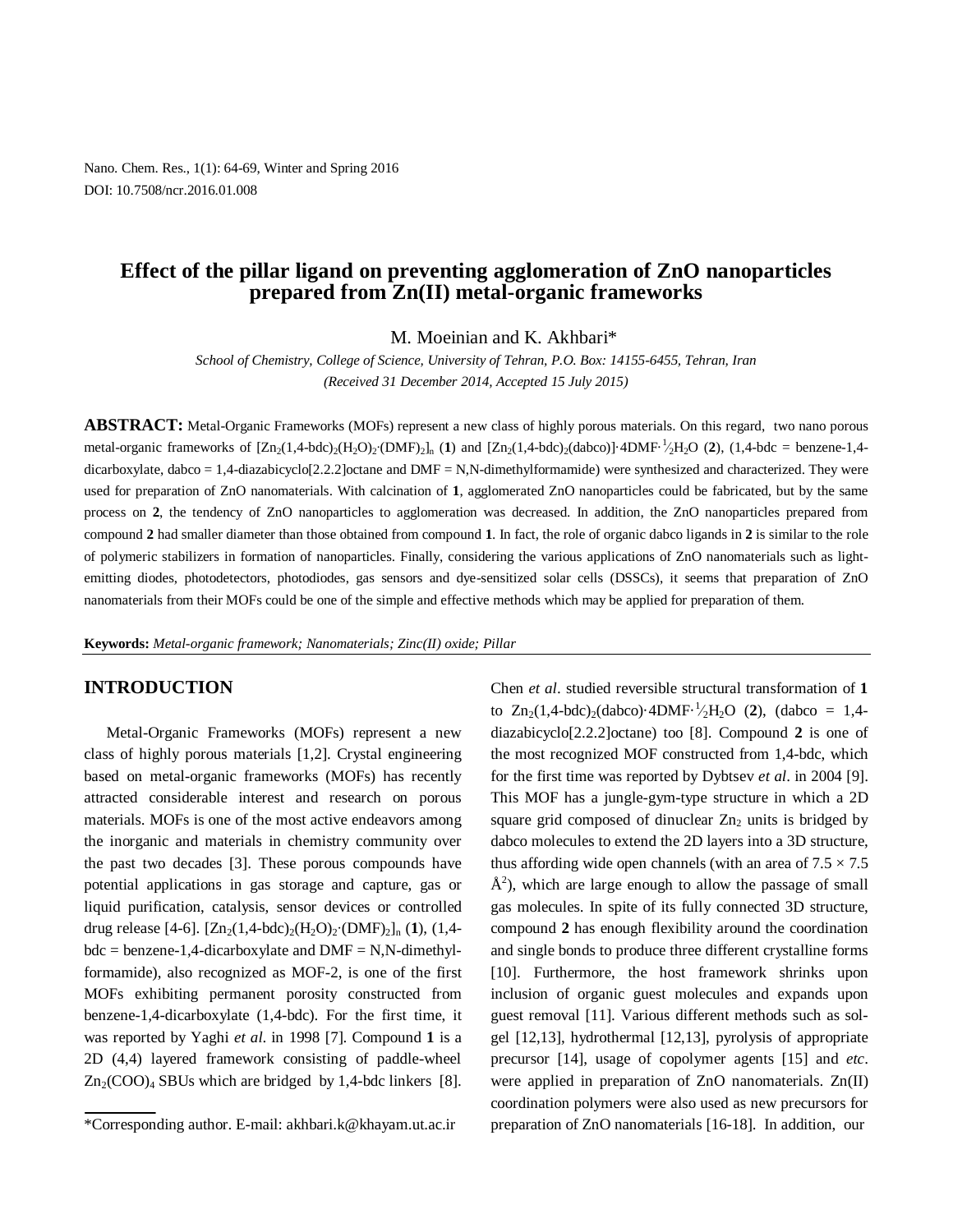studies on the case of fabrication nanomaterials from metalorganic frameworks, as new precursors, indicates that other nanomaterials such as Cu nanoparticles from the  $[Cu_3(btc)_2]$ (btc = benzene-1,3,5-tricarboxylate) MOF [19], ZnO nanoparticles from  $Zn_4O(1,4-bdc)$ <sub>3</sub> (MOF-5) [20], 1D nano ZnO materials from [ZnF(AmTAZ)]∙solvents (AmTAZ = 3 amino-1,2,4-triazole) [21] and PdO nanoparticles from a Pd(II) MOF, based on tetra-pyridyl porphyrin [22] have been prepared. In this work, we wish to report another potential application of  $[Zn_2(1,4-bdc)_2(H_2O)_2(DMF)_2]_n$  (1) and  $[Zn_2(1,4-bdc)_2(dabco)]$ ·4DMF·<sup>1</sup>/<sub>2</sub>H<sub>2</sub>O (2) in preparation of nano ZnO and also to investigate the role of presence and absence of pillar dabco ligand on agglomeration of nano ZnO prepared from these two MOFs.

#### **EXPERIMENTAL**

#### **Materials and Physical Techniques**

All reagents including benzene-1,4-dicarboxylic acid  $(98\%), \quad Zn(NO<sub>3</sub>)<sub>2</sub>, 6H<sub>2</sub>O \quad (98\%), \quad 1,4-diazabicyclo[2.2.2]$ octane  $(\geq 99\%)$  and anhydrous N,N-dimethylformamide (99.8%) for the synthesis were commercially available from Sigma-Aldrich company and used as received. Microanalyses were carried out using a Heraeus CHN-Orapid analyzer. Melting points were measured on an Electrothermal 9100 apparatus and are uncorrected. Fourier transform infrared spectra were performed using KBr pellets on FT-IR spectrometer (Magna-IR, 550 Nicolet) in the range 400-4000 cm<sup>-1</sup>. The thermal behavior was measured with a PL-STA 1500 apparatus between 25 and 610 °C in a static atmosphere of air. The molecular structure plot was prepared using Mercury software [23]. X-ray powder diffraction (XRD) measurements were performed using a Philips X'pert diffractometer with mono chromatized Cu-K<sub>a</sub> radiation. Microscopic morphology of products was visualized by a LEO 1455VP scanning electron microscope (SEM).

# **Synthesis of**  $[Zn_2(1,4-bdc)_2(H_2O)_2(DMF)_2]_n$  **(1) Metal-Organic Framework**

White powder of  $[Zn_2(1,4-bdc)_2(H_2O)_2(DMF)_2]_n$  (1) was synthesized by dissolving 5 mmol (0.831 g) benzene-1,4-dicarboxylic acid and 5 mmol (1.485 g)  $Zn(NO<sub>3</sub>)<sub>2</sub>, 6H<sub>2</sub>O$ in 40 ml DMF. The resulting mixture was refluxed at 150

°C for 8 h. 4 h after beginning of the reflux reaction, white precipitate was formed. After filtering, the white precipitate was washed with DMF, and dried at room temperature for 2 days, d.p. = above 300 °C, yield: 1.433 g, 89.4% based on final product, Anal. Calcd. For **1**: C, 41.21; H, 4.09; N, 4.37; found: C, 41.33; H, 3.95; N, 4.25%.

# **Synthesis** of  $[\text{Zn}_2(1,4-\text{bdc})_2(\text{dabc})]\cdot 4\text{DMF}\cdot \frac{1}{2}H_2\text{O}$ **(2) Metal-Organic Framework**

White powder of  $[Zn_2(1,4-bdc)_2(dabco)]$ ·4DMF·1/2H<sub>2</sub>O (2) was synthesized by dissolving 10 g of  $\text{Zn}(\text{NO}_3)_2, 6\text{H}_2\text{O}$ (33.6 mmol), 5.60 g of benzene-1,4-dicarboxylic acid (33.7 mmol) and 1.87 g of dabco (16.7 mmol) in 100 ml DMF and refluxing the resulting solution at 150 °C for 8 h. 5 h after beginning of the reflux reaction white precipitate was formed. After filtering, the white precipitate was washed with DMF, and dried at room temperature for 2 days,  $d.p. =$ about 120 °C, yield: 11.371 g, 78% based on final product, Anal. Calcd. For **2**: C, 46.80; H, 5.66; N, 9.63; Found: C, 47.10; H, 5.52; N, 9.68%.

## **Preparation ZnO Nanostructures from Compounds 1 and 2**

To prepare zinc oxide nanostructures, calcination of well scattered powder of compounds **1** and **2** as a very thin film was carried out at 550 °C in a furnace and static atmosphere of air for 5 h.

#### **RESULTS AND DISCUSSION**

The reaction between 1,4-H<sub>2</sub>bdc and  $Zn(NO_3)$ <sub>2</sub>,6H<sub>2</sub>O in DMF under reflux condition at 150 °C results in formation of white powder which was dried at room temperature. Figure 1 shows unit cell of this MOF. A Comparison between the XRD patterns simulated from single crystal Xray data (Fig. 2a) and that of the prepared powder (Fig. 2b), approved the formation of  $[Zn_2(1,4-bdc)_2(H_2O)_2(DMF)_2]_n$ (**1**). Figure 3a shows the thermo gravimetric analysis (TGA) of **1**. The TGA curve indicates that **1** loses its guest DMF and coordinated H<sub>2</sub>O molecules in the temperature range of 60-170 °C. The experimental mass loss of 27.77% is consistent with the calculated value 28.42%. The resulting apohost framework is stable up to 400 °C. The TGA curve also indicates that the decomposition process of the apohost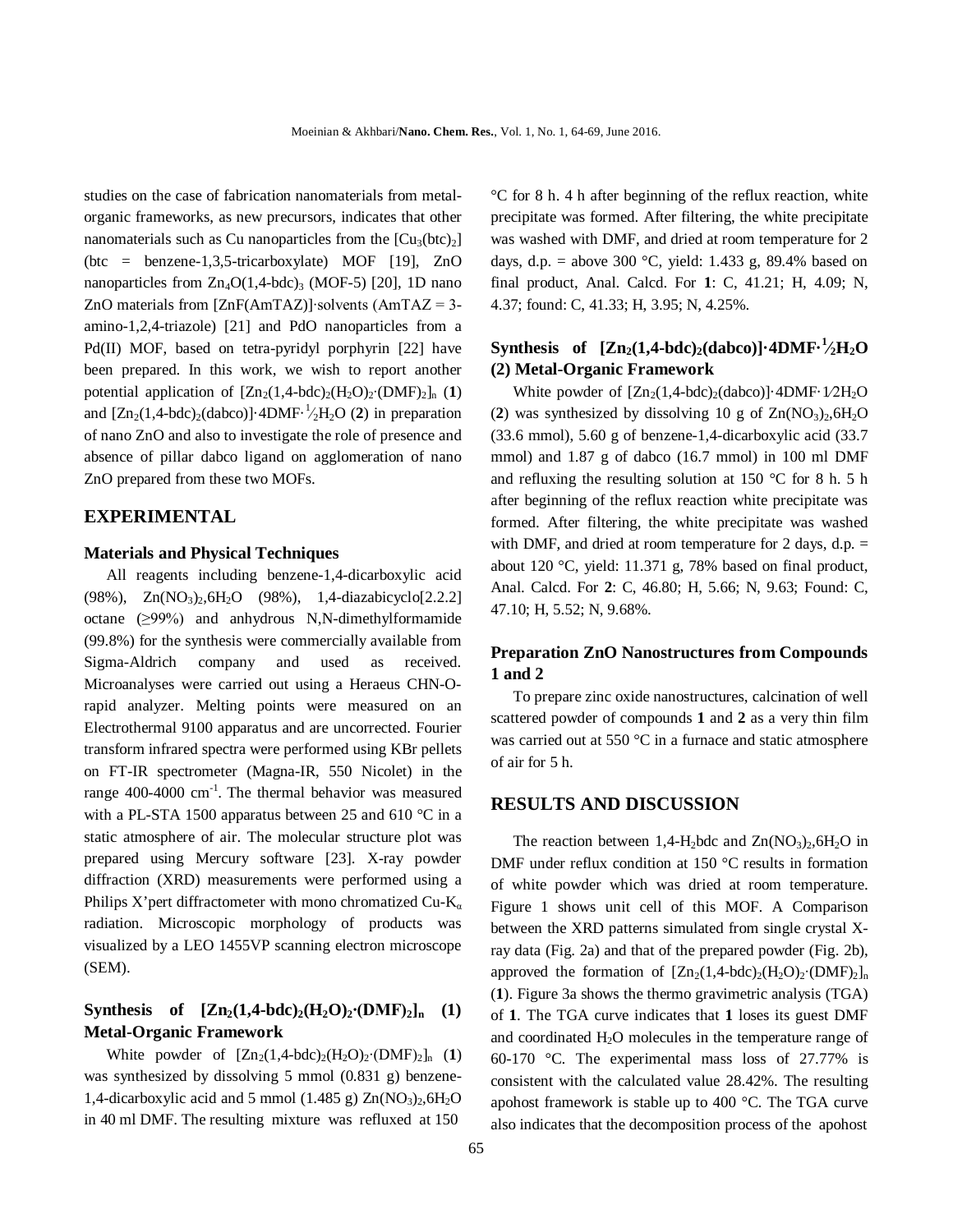

**Fig. 1.** a) Unit cell of  $[Zn_2(1,4-bdc)_2(H_2O)_2(DMF)_2]_n$  (1) with a guest DMF and coordinated water molecules,  $(Zn = violet, O = red, N = blue, C = gray and H =$ white) and b) schematic structure of  $[Zn_2(1,4-bdc)_2$ (dabco)] framework in  $[Zn_2(1,4-bdc)_2(dabco)]$ 4DMF $\cdot \frac{1}{2}H_2O(2)$ .

 $[Zn_2(1,4-bdc)_2]_n$  (1) framework is completed at 550 °C. The solid residue formed at around  $550 °C$  is suggested to be ZnO (Calcd.: 25.38%, Obs.: 26.10%).

The reaction between 1,4-H<sub>2</sub>bdc, dabco and  $Zn(NO_3)$ <sub>2</sub>,6H<sub>2</sub>O in DMF under reflux condition at 150 °C resulted in formation of the white powder which was dried at room temperature. Figure 1b shows the schematic structure of the compound **2** framework. Comparison between the XRD patterns simulated from single crystal X-



**Fig. 2.** XRD patterns; a) simulated pattern based on single crystal data of compound  $[Zn_2(1,4-bdc)_2(H_2O)_2$ <sup>•</sup>  $(DMF)_2$ <sub>n</sub> (1), b) white precipitate of 1, c) ZnO nanoparticles fabricated from calcination of compound **1**.



**Fig. 3.** Thermal behaviour of a)  $[Zn_2(1,4-bdc)_2(H_2O)_2$ <sup>•</sup>  $(DMF)_2]_n (1)$  and b)  $[Zn_2(1,4-bdc)_2(dabco)]$ 4DMF $\cdot \frac{1}{2}H_2O(2)$ .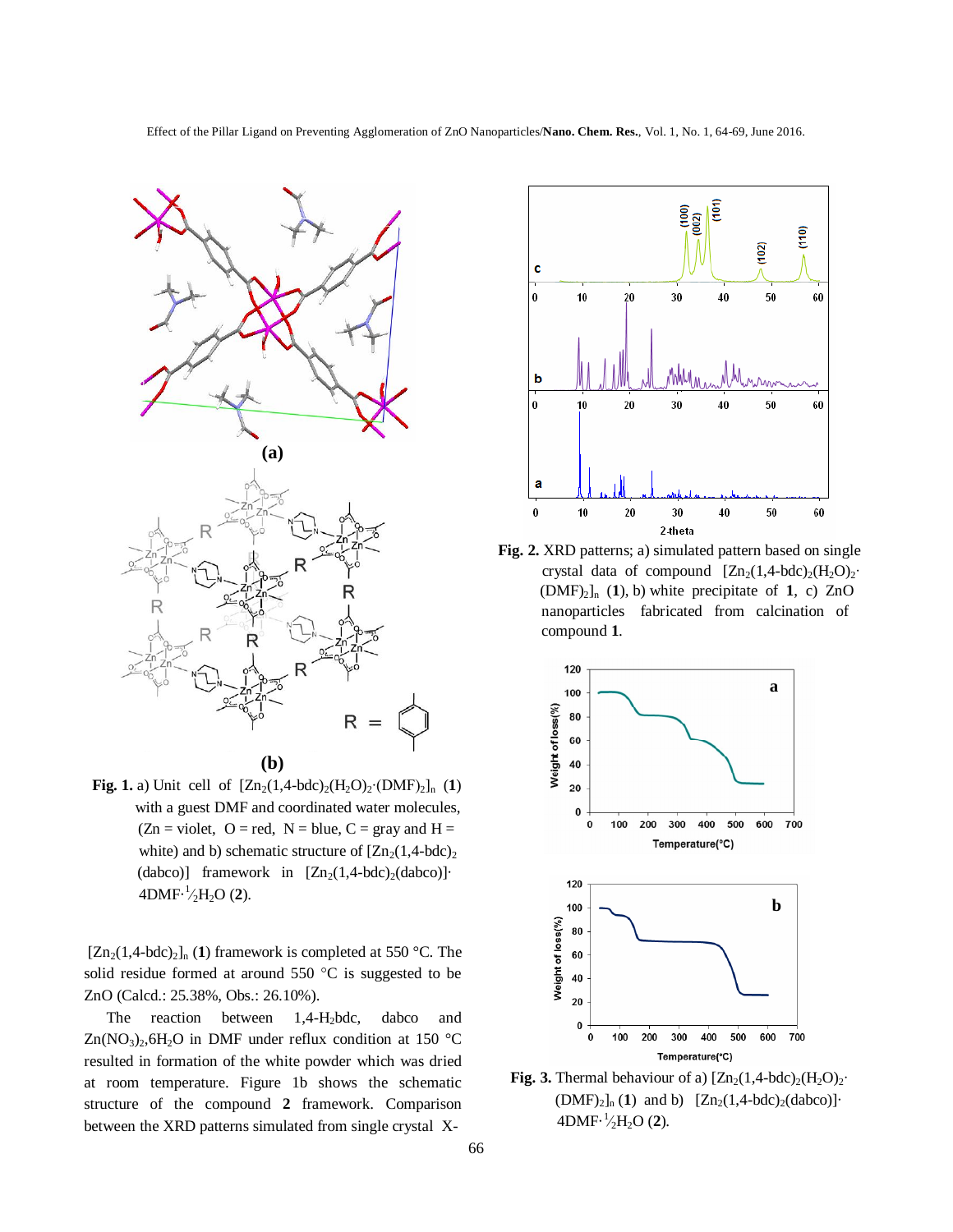

**Fig. 4.** XRD patterns; a) simulated pattern based on single crystal data of compound  $[Zn_2(1,4-bdc)_2(dabco)]$  $4DMF \cdot \frac{1}{2}H_2O(2)$ , b) white precipitate of 2, c) ZnO nanoparticles fabricated from calcination of compound **2**.

ray data (Fig. 4a) and that of the powder (Fig. 4b) approved the formation of **2**. Figure 3b shows the thermo gravimetric analysis (TGA) of **2**. The TGA data (Fig. 3b) indicate that **2** loses its guest molecules in the temperature range of 100- 175 °C, and the resulting apohost framework starts to decompose after 250 °C. These TGA data indicate that the decomposition process of **2** has been completed at 550 °C.

Supramolecular polymers may be suitable precursors to the preparation of desirable nanoscale materials [24]. Thus, to prepare zinc oxide nanostructures and consideration the role of the pillar dabco ligand on formation of different morphologies of zinc oxide nanostructures, calcination of compounds **1**and **2** powders were carried out at 550 °C in static atmosphere of air. Figures 2c and 4c show the XRD patterns of zinc(II) oxide nanostructures prepared by this process. The XRD patterns are in agreement with the typical wurtzite structure of ZnO (hexagonal phase, space group *P63mc*, with lattice constants *a = 3.24982(9)* Å, *c = 5.20661* Å,  $Z = 2$ , JCPDS No. 36-1451). Figure 5a shows the SEM



**Fig. 5.** SEM images of ZnO nanoparticles fabricated from calcinations process of a) **1** at 530 °C and b) **2** at 550 °C.

images of ZnO nanoparticles obtained from calcination of the **1**. The corresponding particle size distribution histogram of these nanoparticles could be observed in Fig. 6a. These nanoparticles have diameters between 60-100 nm, but the frequency (number of nanoparticles in each size distribusion) of nanoparticles with 80-100 nm diameter are higher than others. SEM images of ZnO nanostructures, obtained from calcination of compound **2** framework (Fig. 5b), obviously show that the tendency of nanoparticles to agglomerate decreases. The corresponding particle size distribution histogram of these nanoparticles could be observed in Fig. 6b. These nanoparticles have diameters between 40-90 nm, but the frequency (number of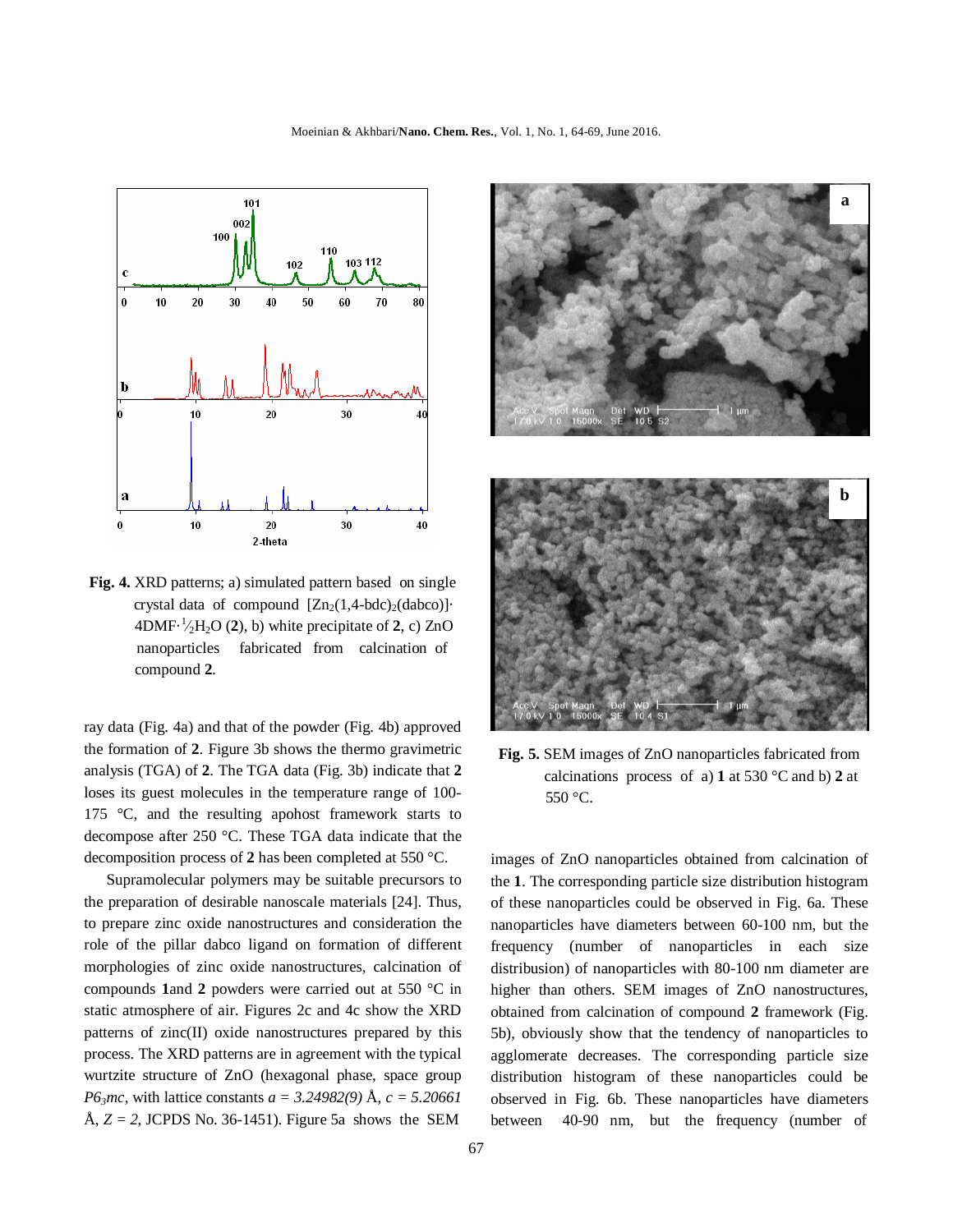

**Fig. 6.** The corresponding particle size distribution histograms of ZnO nanoparticles fabricated from calcination process of a) **1** and b) **2**.

nanoparticles in each size distribusion) of nanoparticles with 70-80 nm diameter are higher than others.

Results of our work indicate that  $[Zn_2(1,4-bdc)_2(H_2O)_2$ <sup>∙</sup>  $(DMF)_2]_n$  (1) and  $[Zn_2(1,4-bdc)_2(dabc0)]$ ·4DMF·<sup>1</sup>/<sub>2</sub>H<sub>2</sub>O (2) can be used for preparation of ZnO nanoparticles. It seems that removal of the pillar ligand from the structure of **2** enhances the tendency of nanoparticles to agglomerate and their particle sizes. Thus, the role of **1** in preparation of ZnO nanoparticles from it was reduced. In fact the role of organic dabco ligands **2** MOF is similar to the role of polymeric stabilizers in formation nanoparticles. Finally considering various applications of ZnO nanomaterials such as lightemitting diodes [25], photodetectors [26], photodiodes [27], gas sensors [28] and dye-sensitized solar cells (DSSCs) [29], it seems that preparation of ZnO nanomaterials from their MOFs could be one of the simple and effective

methods which may be applied for preparation of them.

## **CONCLUSIONS**

In summary, the two MOFs  $[Zn_2(1,4-bdc)_2(H_2O)_2$ <sup>•</sup>  $(DMF)_2$ <sub>n</sub> (1) and  $[Zn_2(1,4-bdc)_2(dabco)]$ ·4DMF·<sup>1</sup>/<sub>2</sub>H<sub>2</sub>O (2) were used for preparation of ZnO nanomaterials. With calcination of **1**, agglomerated ZnO nanoparticles could be fabricated. While by the same process on **2**, the tendency of ZnO nanoparticles to agglomerate was decreased. These results indicated that h removal of the pillar dabco ligand from the structure of **2** increases the tendency of nanoparticles to agglomerate, and the role of this MOF (**1**) in preparation of ZnO nanoparticles is reduced. On the other hand, the ZnO nanoparticles prepared from compound **2** has smaller diameter than those obtained from compound **1**.

## **ACKNOWLEDGEMENTS**

The authors would like to acknowledge the financial support of University of Tehran for this research under grant number 01/1/389845.

#### **REFERENCES**

- [1] O.M. Yaghi, M. O'Keeffe, N.W. Ockwig, H.K. Chae, M. Eddaoudi, J. Kim, Nature. 423 (2003) 705.
- [2] S. Kitagawa, R. Kitaura, S.-I. Noro, Angew. Chem., Int. Ed. 43 (2004) 2334.
- [3] B. Chen, S. Xiang, G. Qian, Acc. Chem. Res. 43 (2010) 1115.
- [4] G. Férey, Chem. Soc. Rev. 37 (2008) 191.
- [5] R.J. Kuppler, D.J. Timmons, Q.-R. Fang, J.-R. Li, T.A. Makal, M.D. Young, D. Yuan, D. Zhao, W. Zhuang, H.-C. Zhou, Coord. Chem. Rev. 253 (2009) 3042.
- [6] K. Akhbari, A. Morsali, Dalton Trans. 42 (2013) 4786.
- [7] H.L. Li, M. Eddaoudi, T.L. Groy, O.M. Yaghi, J. Am. Chem. Soc. 120 (1998) 8571.
- [8] Z. Chen, S. Xiang, D. Zhao, B. Chen, Cryst. Growth Des. 9 (2009) 5293.
- [9] D.N. Dybtsev, H. Chun, K. Kim, Angew. Chem. Int. Ed. 43 (2004) 5033.